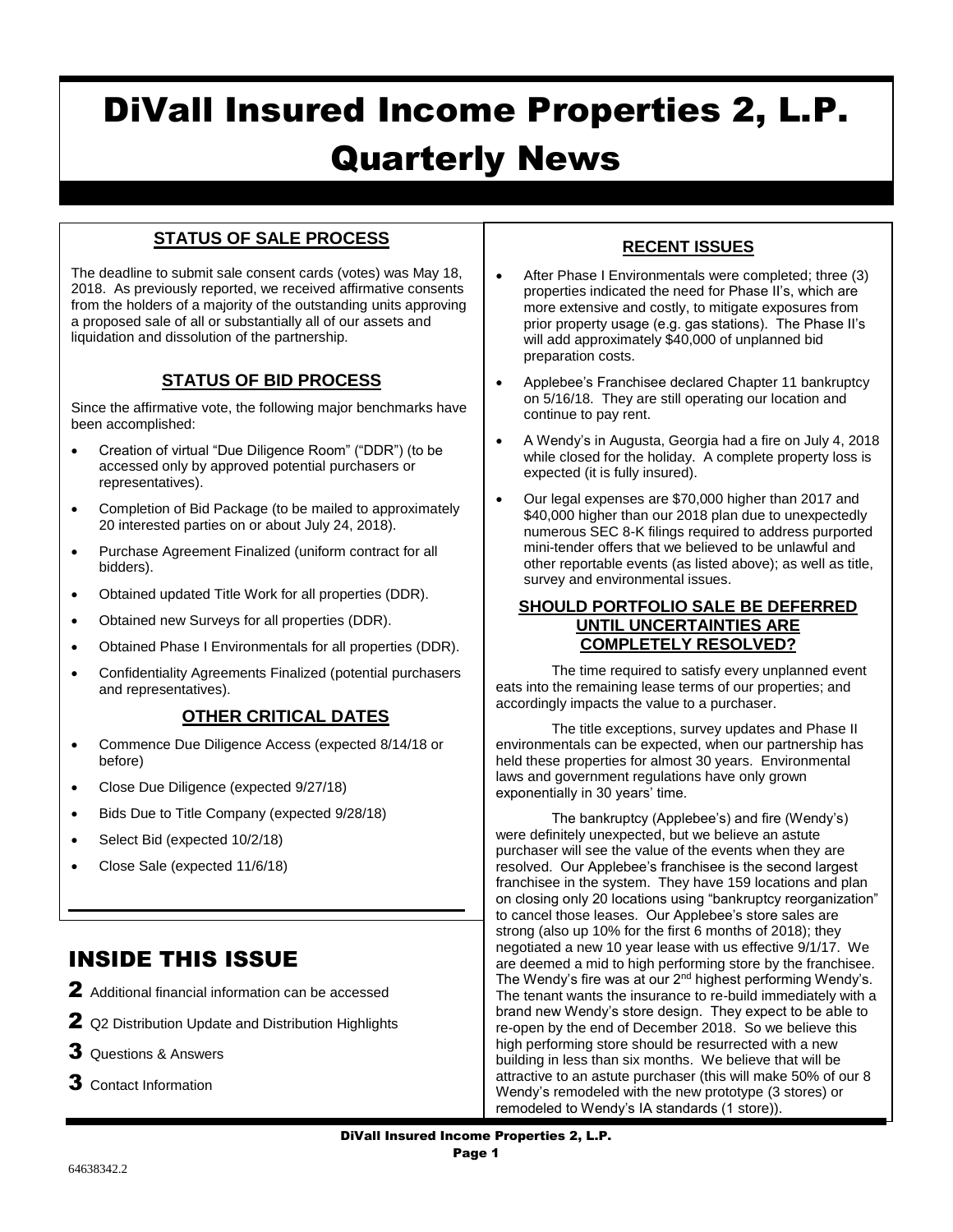# **Q2 DISTRIBUTION UPDATE**

We had initially budgeted to distribute \$100,000, or approximately \$2.16 per unit, for the second quarter ended June 30,

2018. However, based on the unanticipated costs of the sealed bid process including Phase II environmentals; legal fees for SEC compliance; costs associated with an unanticipated bankruptcy, and the fire; as well as important liquidity of available working capital, we will not be making any second quarter distribution in 2018 (usually payable August  $15<sup>th</sup>$ ).

Based on recent events, the Advisory Board supports maintaining working capital adequate to provide all the pre-bid resources necessary to accomplish an \$18,000,000 portfolio sale.

#### **Additional financial information can be accessed**

For further quarterly 2018 unaudited financial information, see the Partnership's interim financial reports filed as part of the Partnership's Form 10-Q. A copy of this filing and other public reports can be viewed and printed free of charge at the Partnership's website at [www.divallproperties.com](http://www.divallproperties.com/) or at the SEC's website at [www.sec.gov.](http://www.sec.gov/) The Partnership's 2017 Annual Report on Form 10-K was filed with the SEC on March 23, 2018, which also can be accessed via the websites listed.

#### **Distribution Highlights**

Since the Partnership's initial capital raise of \$46 million which concluded in 1990, the Partnership has distributed approximately \$77 million to Limited Partner investors, from both operations and strategic sales. Let's explore some facts surrounding the initial capital raise and the former general partners' early distributions to better evaluate the actual return on "invested" capital. Of the \$46 million capital raise, approximately \$7 million was paid for "syndication" costs (broker commissions, etc.). Therefore, less than \$39 million was actually available to invest in properties. The capital "raise" closed on March 31, 1990 and the original general partners were removed in February, 1993. The original general partners (Gary DiVall and Paul Magnuson) received distributions of over \$1.5 million before being removed. For context, we (The Provo Group, Inc.) have received total distributions of \$150,000 in the last 25 years of our general partner duties.

### *FORWARD LOOKING STATEMENTS*

*Forward-looking statements may differ materially from actual results. Investors are cautioned not to place undue reliance on forward-looking statements, such as "intends," "plan," "anticipates," "believes," "could," "estimate," "expect," "projects," "aim," or other variations on these terms, which reflect the Partnership's management's view only as of August 15, 2018, the date this newsletter was sent for printing and mail assembly. The Partnership undertakes no obligation to update or revise forward-looking statements to reflect changed assumptions, the occurrence of unanticipated events or changes to future operating results. Factors that could cause actual results to differ materially from any forward-looking statements made in this newsletter include changes in general economic conditions, changes in real estate conditions and markets, inability of current tenants to meet financial obligations, inability to obtain new tenants upon the expiration of existing leases, and the potential need to fund tenant improvements or other capital expenditures out of operating cash flow.*